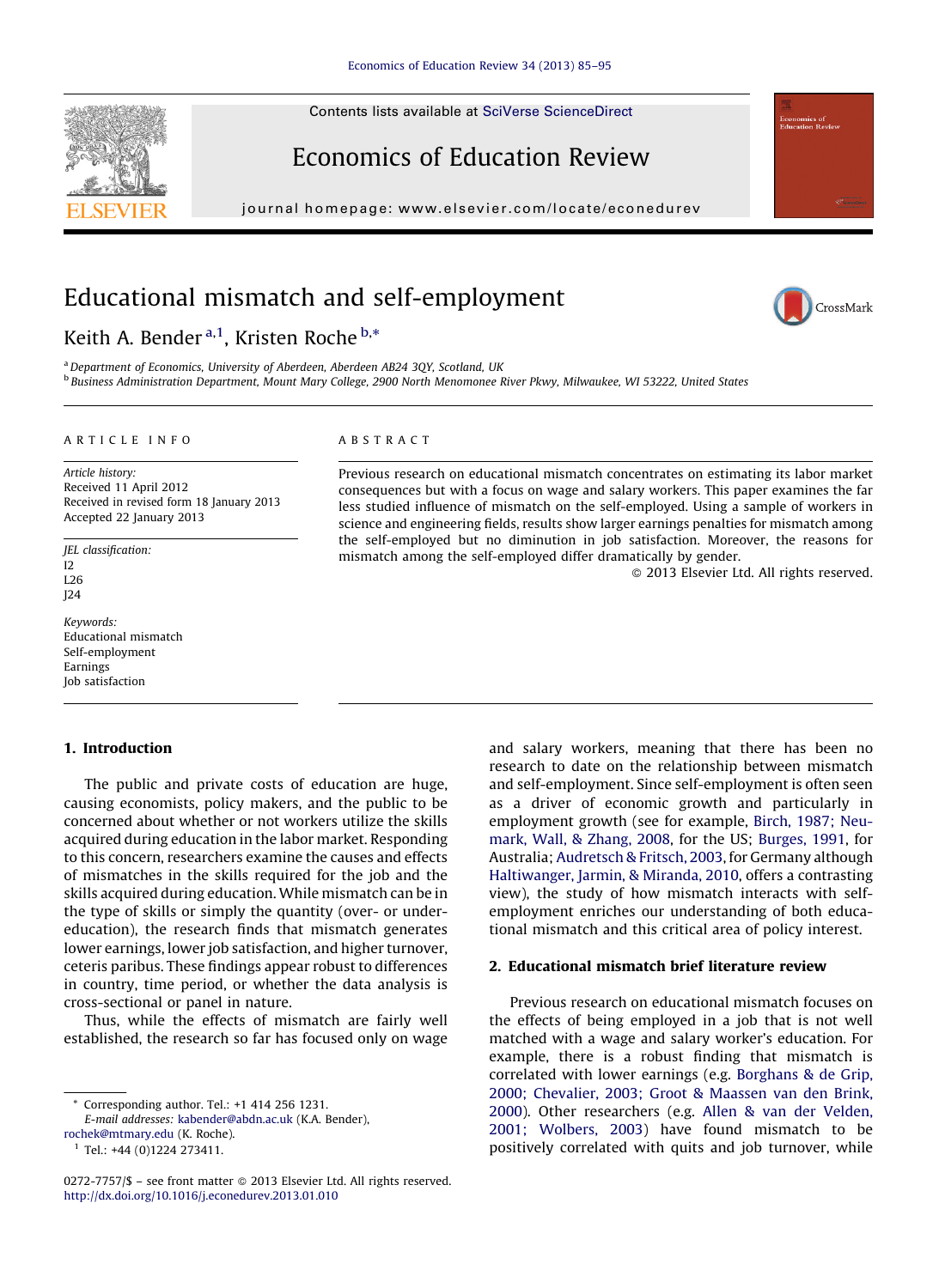others (Belfield & Harris, 2002; Bender & [Heywood,](#page--1-0) 2006; [Moshavi](#page--1-0) & Terborg, 2002) have found that it is correlated with lower job satisfaction. Results tend to hold even in the case of panel data (e.g. Bender & [Heywood,](#page--1-0) 2011; Lindley & McIntosh, 2008; Mavromaras & [McGuinness,](#page--1-0) 2012; [Mavromaras,](#page--1-0) McGuinness, O'Leary, Sloane, & Fok, 2010; [McGuinness](#page--1-0) & Wooden, 2009; Verhaest & Omey, 2009). In general, it also does not seem to qualitatively matter whether one is considering vertical mismatch ('too much' or 'too little' education) or horizontal mismatch (whether the skills match the job being done), although the magnitudes of the consequences of mismatch are different depending on how one defines mismatch. $2$ 

One area not considered in the mismatch literature so far is whether there are differences across different types of employment – namely whether there are differences across wage and salary jobs or self-employment jobs. The research mentioned above is not explicit about the kinds of jobs where mismatch might occur and whether the effects of mismatch might differ across types of employment. Indeed, the seemingly closest related paper is one by Nordin, [Persson,](#page--1-0) and Rooth (2010) which uses Swedish data to examine mismatch at the occupational level, but that paper does not explicitly examine the self-employed.

Why might educational mismatch occur for the selfemployed? Certainly part of the story might be the reason for self-employment. If it is voluntary, then it may be a way to find a better educational match if a matched job is not available in the wage and salary sector. This might generate lower mismatch for the self-employed. On the other hand, mismatch might be higher if workers selfemploy because they have difficulties in obtaining any wage and salary job or if there are compensating differentials to self-employment that overcome a good educational match in a wage and salary job. Additionally, some of the self-employment literature finds that entrepreneurs are 'jack of all trades' types with skills in many fields ([Lazear,](#page--1-0) 2005), which may explain why they work in a field that differs from their educational background.

Research also shows that the self-employed in the US tend to have higher levels of education than wage and salary workers [\(Hipple,](#page--1-0) 2004) and are, thus, more likely to be overeducated. Perhaps this partially explains the finding by [Hamilton](#page--1-0) (2000) that the self-employed have lower earnings, ceteris paribus, although it does not square with the findings by Evans and [Leighton](#page--1-0) (1987, 1989) that the returns to education are higher for self-employed men, compared to men employed in wage and salary jobs. Further adding to this complication is the finding (e.g. Murillo, Rahona-Lopez, & [Salinas-Jimenez,](#page--1-0) 2012) that the returns to education are lower among the mismatched. Since, to our knowledge, no paper actually examines the

rates and effects of mismatch among the self-employed, our research presented below is a first step in directly analyzing the interrelationship of mismatch and selfemployment.

#### 3. Data

In this paper we utilize a dataset from the US National Science Foundation (NSF) comprising of workers who have obtained at least a bachelor's degree in a hard or social science, technology, engineering, or mathematics (STEM) field and/or are currently working in that field. The data come from the 2003 wave of the public use version of the National Survey of College Graduates (NSCG), the only wave of the public use NSCG that identifies the selfemployed.<sup>3</sup>

Central to this analysis is the following question asked in the dataset – ''Thinking about the relationship between your work and your education, to what extent is your work related to your highest degree? Closely related, somewhat related, or not at all related.'' For those workers who are in jobs not closely related to their education, we assume that they are using less of the knowledge, training, and skills learned in that education and, therefore, indicate a level of mismatch between their education and job. $4$  Indeed, we will refer to these categories as 'matched', 'moderately mismatched', and 'severely mismatched' below.<sup>5</sup> The dataset also contains standard socio-economic variables such as gender, race and ethnicity, age, earnings, etc. Furthermore in the NSCG, we can identify whether the worker is self-employed (either as an incorporated or nonincorporated business). In the results below, we restrict the sample to just full-time workers who report positive earnings for two reasons. First, omission of parttime workers follows the previous self-employment literature (e.g. Evans & [Leighton,](#page--1-0) 1989; Hundley, 2000), and second, it allows us to focus on those who are in career type jobs. $<sup>6</sup>$ </sup>

[Table](#page--1-0) 1 is a simple look at any differences between the rates of educational mismatch by self-employed and wage and salary status and gender. Overall, the self-employed are less likely than wage and salary workers to be matched, since only 57.3 percent are matched, compared to 63 percent of wage and salary workers. While the percentage of workers who are moderately mismatched are the same, the rates of severe mismatch are higher for the selfemployed by nearly six percentage points.

<sup>&</sup>lt;sup>2</sup> Why these effects are generated is an open question. Several explanations have been given in the literature: government subsidies of education may lead to an oversupply of the highly educated [\(Freeman,](#page--1-0) [1976\)](#page--1-0), informational asymmetries may exist about skills requirements ([Malamud,](#page--1-0) 2009; Tsang & Levin, 1985), and institutional characteristics of the labor market may mask productivity and so workers are paid on observable characteristics (such as education) that are assumed to be correlated with productivity [\(Thurow,](#page--1-0) 1975).

<sup>&</sup>lt;sup>3</sup> The data are available from the NSF's Scientists and Engineers Statistical Data System at <http://www.nsf.gov/statistics/sestat/>.

Thus, we are not defining mismatch vertically (that is, over- or undereducation) as is often done in the literature, but horizontally. This is partially driven by the data, but is also due to the fact that this sample is drawn for those with at least a college education. Thus, it is likely that the vertical mismatch will be in the direction of over-education.

<sup>&</sup>lt;sup>5</sup> There is some debate in the mismatch literature about the use of subjective measures of mismatch (as we have here) versus more objective measures (such as comparing actual education and the average education for an occupation). Generally, however, similar labor market impacts are found using either measure.

[Table](#page--1-0) A1 contains the descriptive statistics for the sample, split by employment sector and by gender.